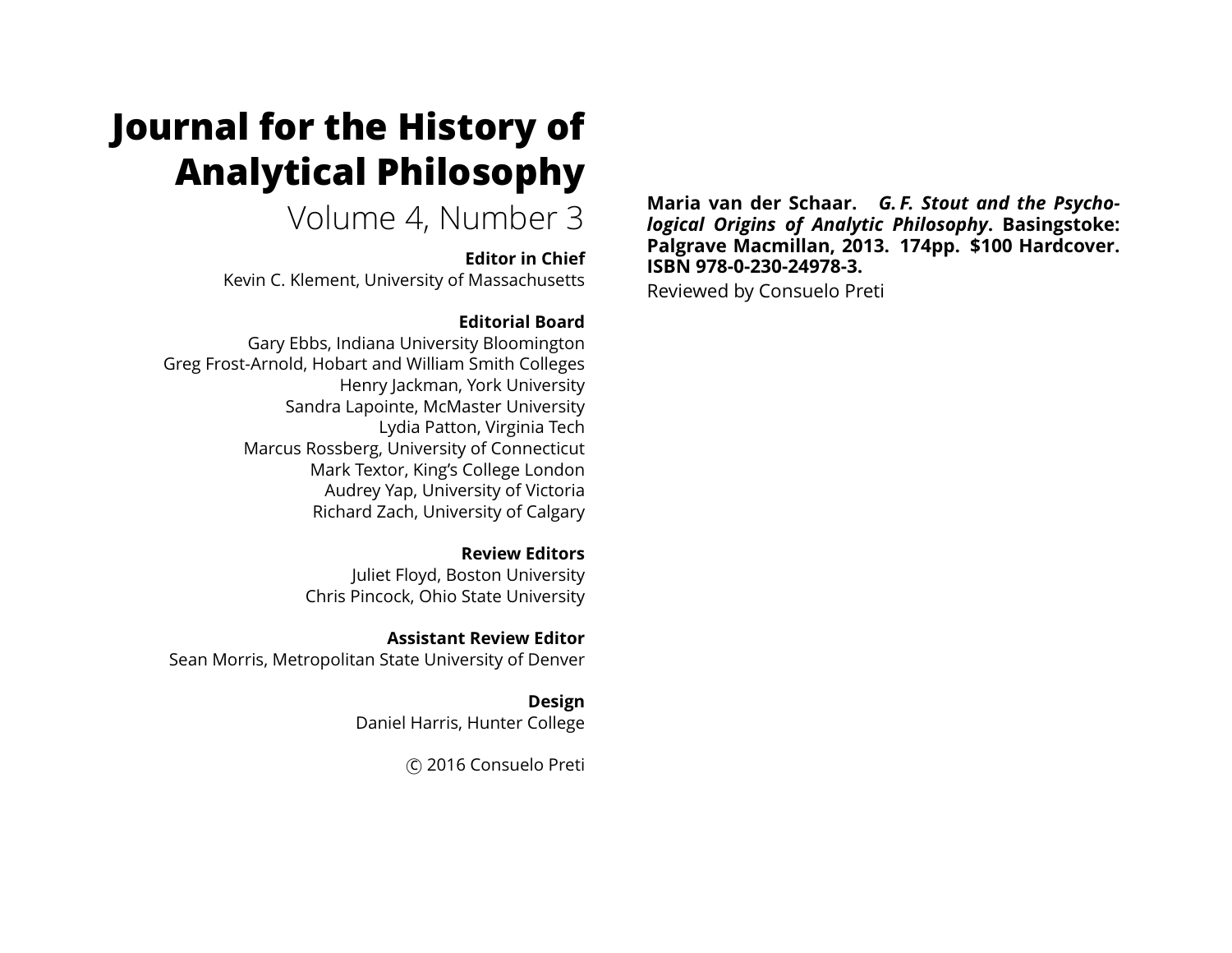## **Review:** *G. F. Stout and the Psychological Origins of Analytic Philosophy***, by Maria van der Schaar**

## Consuelo Preti

The story of the origins of analytic philosophy at the turn of the 20<sup>th</sup> century has tended to focus heavily on the rejection of idealism by G. E. Moore and by Bertrand Russell as young philosophers at Cambridge. Certainly neo-Hegelian idealism was in its philosophical heyday in Cambridge and Oxford in the waning years of the 19<sup>th</sup> century. F.H. Bradley, whose own Absolute idealism reigned in philosophy during this period, was much admired by the young philosophers. In addition, both Moore and Russell, in recollection, cite the idealist J. M. E. McTaggart, one of their undergraduate teachers and a fellow Apostle, as an important influence. Russell went so far as to dedicate his first book to McTaggart; Moore, for his part, claimed that listening to McTaggart deny the existence of Time was a notion so "perfectly monstrous" to him that it (nearly immediately) pressed him even harder to study philosophy.

It turns out, however, that the intellectual context in which analytic philosophy at Cambridge developed was not as uniformly metaphysically idealist, Bradleyan or neo-Hegelian as may have once been thought. What Maria van der Schaar has shown over the course of her work for the past 25 years or so is that the intellectual influences of early analytic philosophy extended beyond Cambridge, beyond England, and beyond *pace* [Dummett](#page-6-0) [\(1991\)](#page-6-0)—logic and philosophy of language. This book is one recent product of her work on this subject, which first saw light as a dissertation, then in a series of papers, and now appears in a revised and expanded version of her early work for the *History of Analytic Philosophy* series (edited by Michael Beaney).

Here van der Schaar argues that the anti-psychologism that she (rightly) notes is an important feature of the context from which early analytic philosophy emerged was related to the developing science of psychology in the late 19<sup>th</sup> century. She takes as her focus the work of G. F. Stout, one of Moore's and Russell's teachers at Cambridge and a prominent philosopherpsychologist of his day. Stout had been an undergraduate at Cambridge himself, studying classics and moral sciences. He became a Fellow of St. John's in 1884, and was university lecturer in moral sciences between 1893–1896. His 1896 *Analytic Psychology*, along with his 1899 *Manual of Psychology*, were long held to be classics in the field. (Moore, for instance, used Stout's *Manual* when he began his career at Cambridge in 1911.) Both Moore and Russell attended Stout's lectures in the history of philosophy as undergraduates, and both cite him in recollection as an influence. Stout was editor of *Mind* until 1921 (Moore succeeded him). Between 1903 and 1936 Stout was at St. Andrews as Professor of Logic and Metaphysics.

In her first two chapters, van der Schaar shows how Stout's psychological views could have been influential on Moore and on Russell in the late 1890s. In chapters three and four, she goes on to argue for the centrality and importance of Stout's work for this early period in the evolution of analytic philosophy, with examinations of Stout on psychologism and error (Stout's work between 1899–1907); and of his developing views of judgment, propositions, and (what we would now call) propositional attitudes (Stout's work between 1908–1944). Her last chapter is a discussion of a variety of ways in which Stout's work has relevance for contemporary philosophy; her emphasis is on Stout's view of "tropes," and his theory of predication, to formulate and explain the nature of universals (including relations) and their relation to particulars.

My focus here will be the first two chapters of van der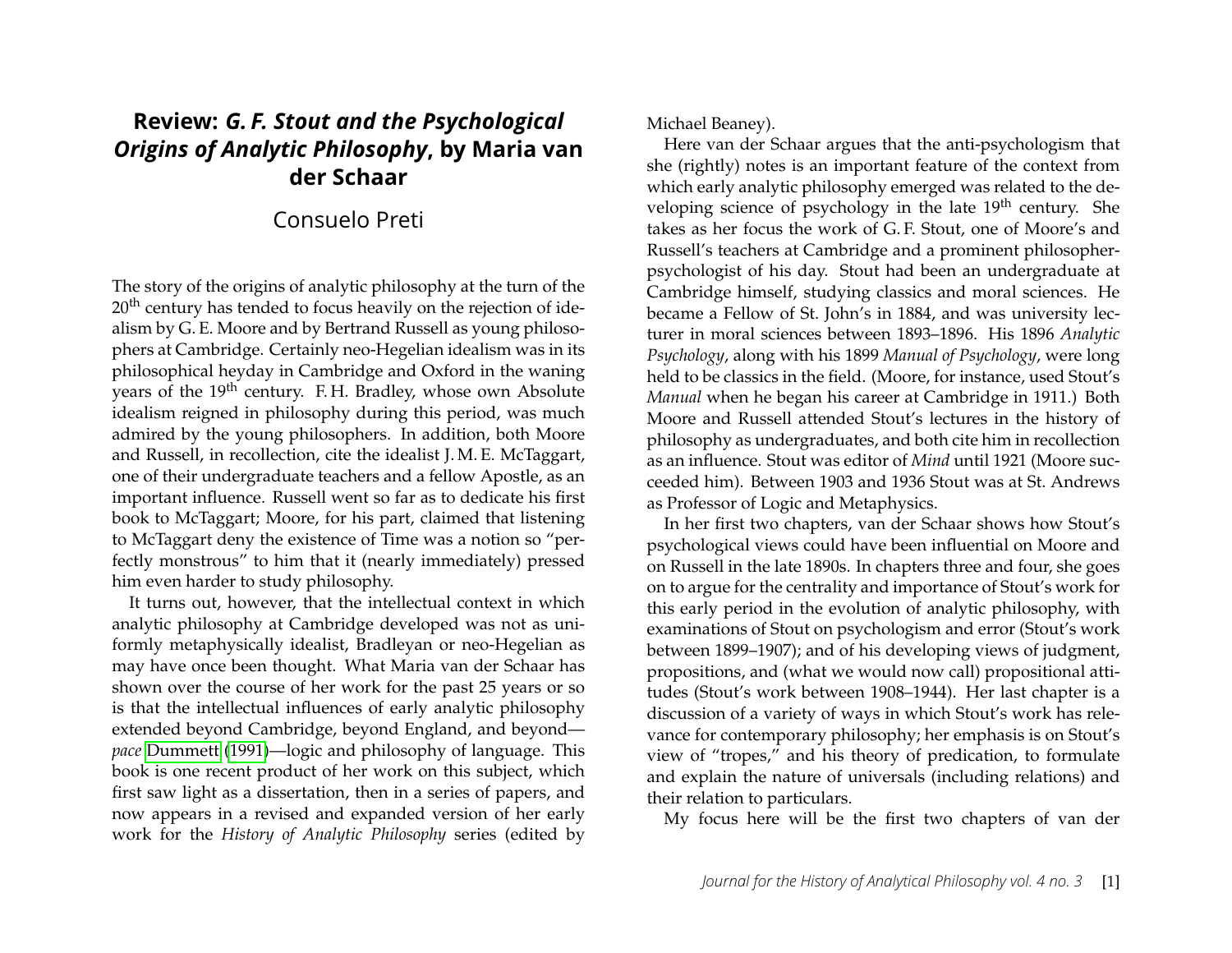Schaar's book, in order to address in more detail the interesting claims she makes concerning Stout's influence on Moore and on Russell, and on the foundations of analytic philosophy. According to the usual story, Moore and Russell both came to reject the idealist emphasis on the mind-dependence of reality upon thought, arguing instead for a form of logico-metaphysical realism about propositions in ethics and in mathematics. Moore's 1899 paper "The Nature of Judgment" defended the view that the object of judgment (the proposition) was entirely independent in nature from its being thought. Russell, during his long lifetime, repeatedly and consistently credited Moore with having effected a "rebellion" and a "revolution" from the smothering nature of Bradleyan idealism with this objectivist view; and, as is well-known, lauds it for having prompted the necessary and overdue catalyst for his own philosophy of mathematics.

An important feature in the turn from idealism to analytic philosophy was a form of anti-psychologism or antisubjectivism about the objects of thought. This notion is sometimes formulated in a sort of shorthand as a distinction between act (of mind) and object (of thought); and it is often claimed that the source of a key influential anti-psychologism in this period was Frege, whose own important discoveries in logic were decidedly non-psychologistic. What van der Schaar's work however solidly confirms is that an important anti-psychologism did indeed influence Cambridge and did come from Germany and Austria; but it was not the anti-psychologism commonly attributed to Frege's logical innovations. Rather, as she argues, we can locate a key element of the relevant anti-psychologism in the ideas of the psychologists on the continent, particularly in Austria.

In his [\(1991\)](#page-6-0), Michael Dummett claimed that important to the tradition of analytical philosophy as Russell and Moore may have been, "neither was the, or even *a* source of analytical philosophy ... the sources of analytical philosophy were the writings of philosophers who wrote, principally or exclusively, in the German language" (ix). So far so good: we can agree (as would van der Schaar). But Dummett also asserted that Russell and Moore, though central, "sprang from a very different philosophical milieu" (1). But this was a mistake. What Dummett missed was that Russell and Moore in fact *did* have access to the work and the tradition of thought that he claims as initiating the approach we now call analytical philosophy. Van der Schaar here elucidates a route along which this work could have been transmitted from the continent to Cambridge.

Brentano's conception of intentionality is one notion at the center of these continental influences. It is a commonplace by now that intentionality represents one way in which a fundamental anti-psychologism began to characterize the new philosophy at the turn of the 20<sup>th</sup> century. The (so-called) intentionality thesis is often rendered on Brentano's behalf as the view that mental states are not wholly subjective in that they are directed onto, representational, or "about" their objects. Dummett (1991, 3), for example, even specifically rendered Brentano's intentionality thesis as positing the object of a mental act as "external in the full sense of being part of the objective world independent of the subject."

There are, however, a number of objections to the construal of Brentano's original intentionality claim as involving a directedness or aboutness to a specifically non-phenomenal or nonmental object. Brentano's own formulation of the nature of mental states is that they are characterised by what he called the "intentional (or mental) inexistence of an object." The issue thus turns on what Brentano could have meant by his attribution of "intentional inexistence" to psychic phenomena. On the face of it, this does not appear to explicitly introduce a mindindependent ontological object of thought, at least not absent some serious scholarly dispute. [Smith](#page-6-1) [\(1994\)](#page-6-1), [Jacquette](#page-6-2) [\(2004\)](#page-6-2), and [Crane](#page-6-3) [\(2014\)](#page-6-3), for example, who disagree with Dummett's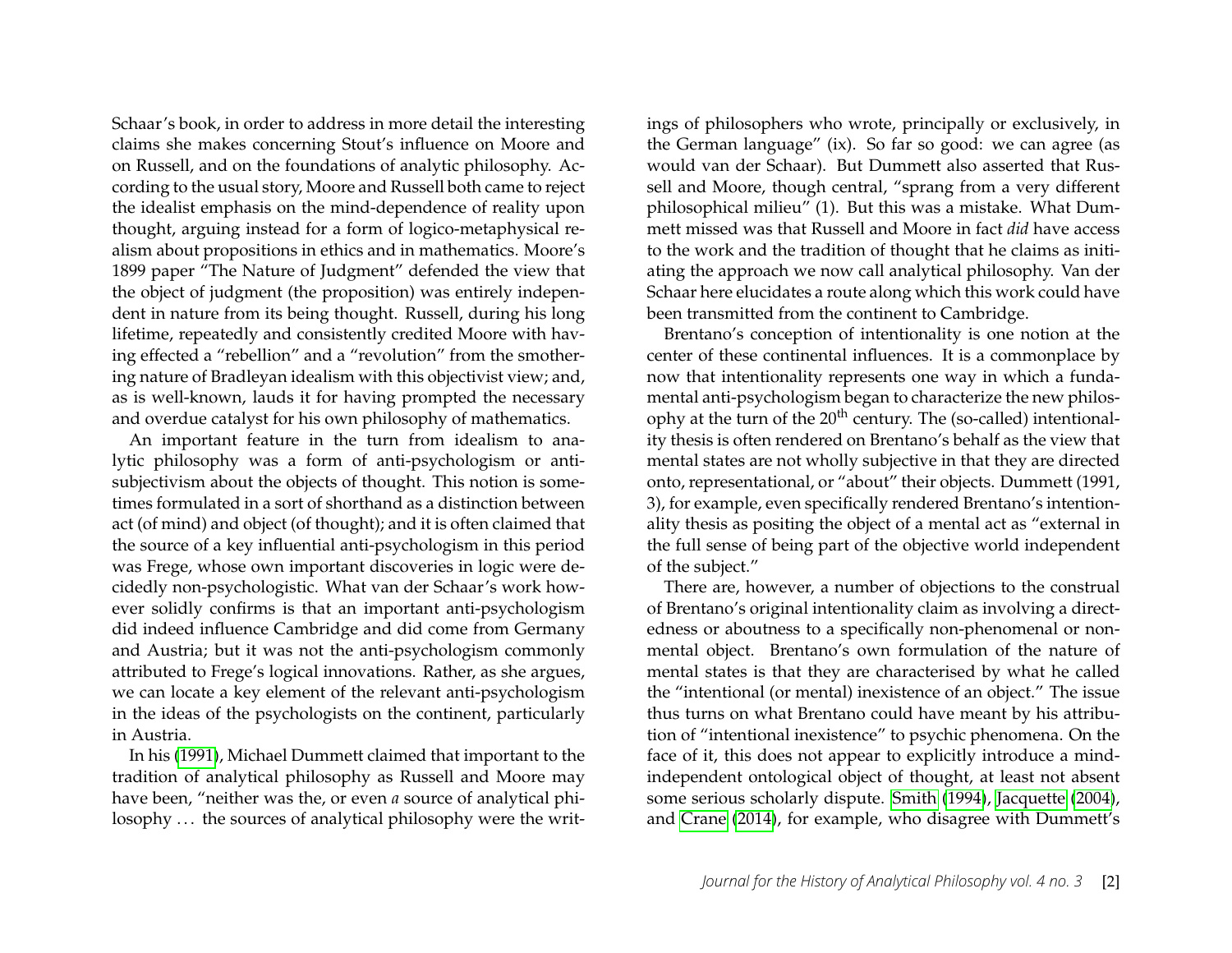reading, render "intentional inexistence" with an emphasis on the "in" in "inexistence," as more faithful to Brentano's text. Objects of thought are components of thought—they are "in" the thought; as what the thought concerns. But there is no obvious entailment from being an object of thought to being an extra-mental object.

Van der Schaar makes an important scholarly move in the context of this discussion when she argues that disputes on this very issue led to a variety of breaks between Brentano with his students: in particular, between Brentano and Twardowski. Twardowski, she argues, is the real likely ontological source for the relevant view of the non-psychological objectivity of the objects of thought that influenced the philosophers at Cambridge. What van der Schaar argues is that Stout, though greatly sympathetic to Brentanian formulations, nevertheless modified the Brentanian line of argument fairly significantly. In particular, she argues that (i) Stout's account of the nature of judgment, which makes use of a tripartite scheme of act, object and content, was one that was a significant feature of the criticisms of Twardowski on Brentano's account of mind and thought; and (ii) this the most likely influence on what she calls the specifically British logical realism of Moore's (and Russell's) own approach to the nature of thought.

The best scholarship, of course, raises questions (and then further questions) about which there can be detailed debate. There is little doubt that Stout played a role in the development of Moore's early views. But there are, I think, a few difficulties in reconstructing exactly how. Neither Brentano, Twardowski nor Stout had an account of the nature of judgment that is a plainly direct forerunner to Moore's. In Brentano's account of judgment there is no straightforward sense in which his attribution of "intentional inexistence" (or what today we call "intentionality") to states of mind is metaphysically realist in the relevant way. Stout's (and Twardowski's) tripartite division of mental phenomena in terms of act, content and object does not feature in Moore's account of judgment; and there is, in any case, no evidence that Moore read Twardowski before 1897, if at all. Moreover, Moore certainly does not give a well-worked out theory of the nature of mind—let alone intentionality—in his early work. Moore's formulation of the nature of judgment was, as we would put it today, a prototype Fregean-Russellian one, which he produced with no knowledge of Frege *and* drawing logico-metaphysical conclusions that pitched Russell headlong into producing *Principles of Mathematics*. This does certainly raise a few questions as to how he came to it.

Now as van der Schaar argues, Stout, following both Brentano and Herbart, divided psychology into the synthetic (the "construction of a psychological theory on the basis of certain abstract principles"), and the analytic or descriptive (a taxonomy of the concrete phenomena of mind). He addressed the taxonomy first, in his 1896 *Analytic Psychology*; in 1898–99, he added an account of the theoretical, in his two-volume *Manual of Psychology.* Stout's *Analytic Psychology* adapted the Brentanian approach to the newly developing science of psychology, and supplied, in particular, an account of the elements of mind of interest to the psychologist. Van der Schaar's case for Stout's influence on Moore's conception of judgment thus turns on the view that Stout was critical of the Brentanian taxonomy in his *Analytic Psychology*. The question we might want to clear up is whether or not his criticism could have supplied the realism even in part—that might have inspired Moore's account of the nature of judgment.

There is no easy answer to this, as there is no straightforward way to characterise Stout's philosophical identity. Stout was celebrated by his contemporaries for the way in which he embraced a variety of philosophical views and positions, and for the way in which he worked them into a whole throughout his career. But, as van der Schaar's discussion of Stout's views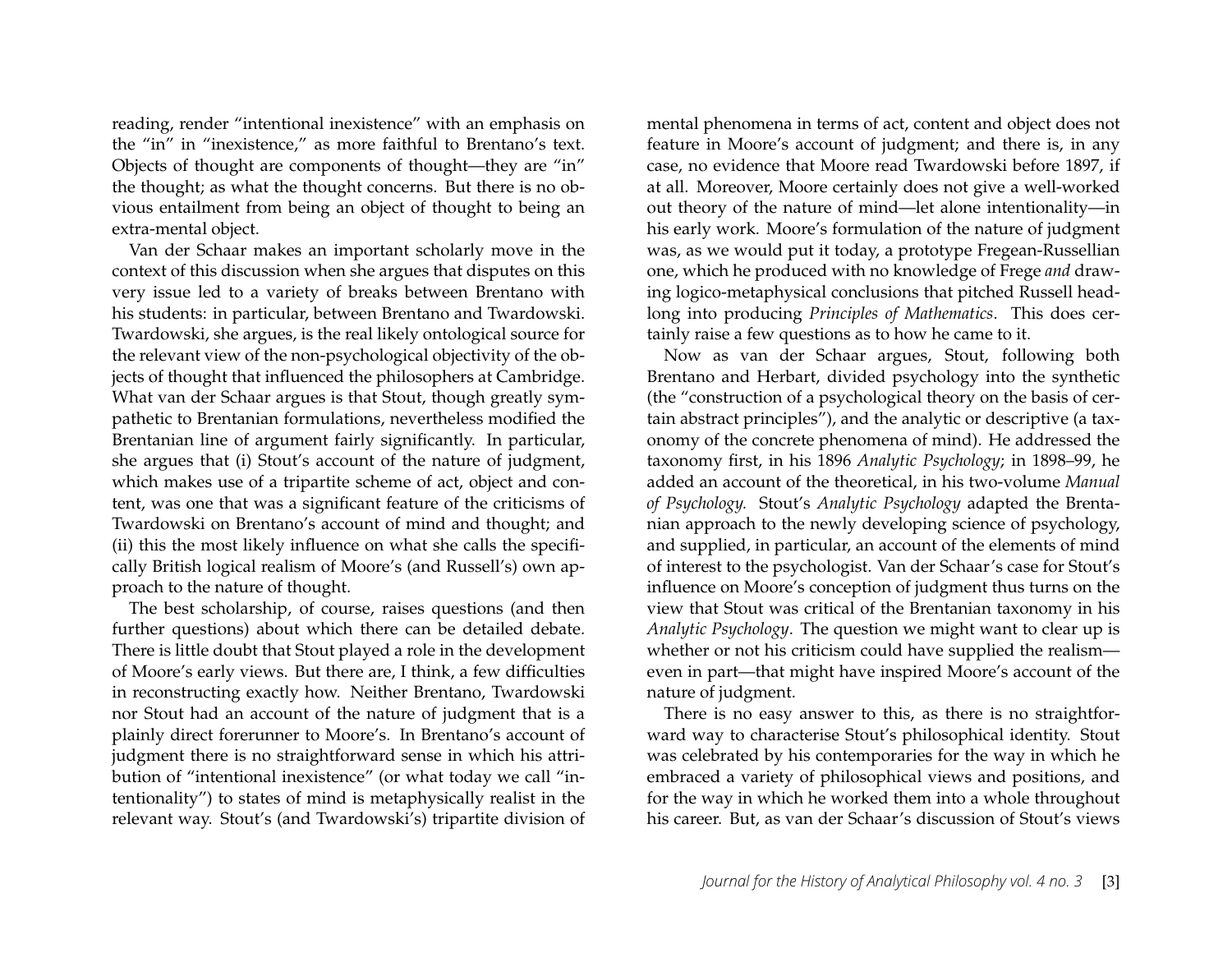makes clear, we can claim that in spite of the heterogeneity of his *philosophical* commitments, Stout was an uncompromisingly common-sense *psychologist*. It is only in his later work that Stout turned his attention deliberately to supplying a metaphysics to complement his earlier descriptive accounts of mentality, as van der Schaar goes on to discuss; but his general approach (especially early on) was never that of a stark raving metaphysical idealist.

Stout's analysis of judgment in *Analytic Psychology* can be seen thus as circumspectly that of a proper contemporary mental scientist: avoiding any commitment, that is, to an ontology of the content or objects of judgment. But it is precisely Moore's ontological account of the nature of the object of judgment that was the innovative step, in this context. Van der Schaar here argues that Twardowski was among the first of Brentano's students to have offered an ontological interpretation of the object of judgment as entirely independent of the act and the content of judgment, and she makes the convincing case that (i) Stout knew of Twardowski's work; (ii) that an anonymous review of it in *Mind* is Stout's; and (iii) that Stout's specific tripartite distinction between act, content, and object in *Analytic Psychology* is an adaptation more directly of Twardowski's than of Brentano's. In fact, as [Nasim](#page-6-4) [\(2008,](#page-6-4) 20–21) has argued, Stout himself later claimed that he had independently arrived at the very Twardowskian tripartite distinction in question by 1896. The thorny issue here, however, is just how much explicit ontological mindindependence Stout attributed to the object of thought, having distinguished it from content as well as from act of mind.

Van der Schaar is well aware of this; and she is right to say that we cannot attribute to the early Stout the precise logical realism that turned up in Moore's view of the nature of judgment (73). Moreover van der Schaar does acknowledge that Stout does not give a well-worked out ontology for objects of judgment in *Analytic Psychology*. But we can still make sense of

the line of influence of Stout on early analytic philosophy: that the realism in Stout can be understood as that of the commonsense psychologist of the time, not the metaphysician. Van der Schaar's examination here makes it plausible in Stout's case to argue that the common-sense psychologist of the time could and did take an anti-subjectivist stance about the individuation of a variety of mental states. The way to make sense of this, as van der Schaar's investigation makes convincing, is to take the view that Stout is willing, as a *philosophical* psychologist, to acknowledge the object of thought as not a mental entity; but as a *scientific* psychologist he is indifferent where the chips fall on the question of the existence or non-existence of the object of thought. And this, of course, is because he took the science of psychology to be directed toward the object as we think of it. One thing it is important to emphasize here is that the study of philosophy at Cambridge—and particularly during the late 1890s—was composed of the study of ethics, psychology and metaphysics. And what we see, in van der Schaar's examination of Stout's views, is a diligent balance of metaphysics and psychology that was central to the study of the moral sciences (philosophy) at Cambridge, and also important in terms of understanding philosophy's evolution during this period.

Van der Schaar goes on in her later chapters to explain that after about 1900 Stout began to turn his attention to applying his earlier psychological views and formulations to more ontological applications of those views and formulations. She discusses in detail two significant questions for Stout: (i) how error is possible, and (ii) how the objectivity of thought is possible. I will close here with a glance at one of the most interesting elements of van der Schaar's account of Stout's more ontological and metaphysical evolution.

Stout's view of propositions, according to van der Schaar, is that a proposition (or a judgment) is in effect an answer to a question: to grasp the proposition, we must determine the ques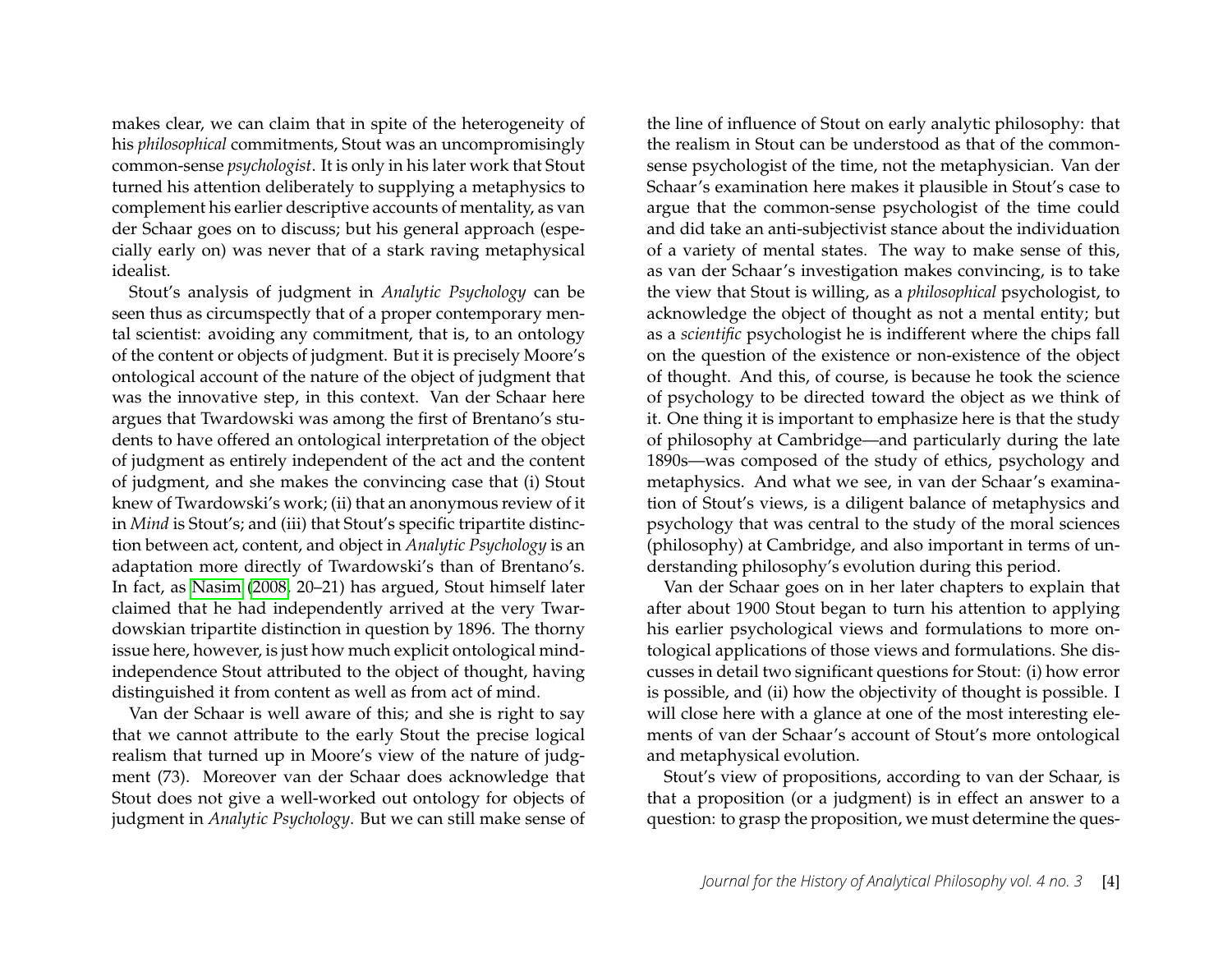tion. This, as van der Schaar explains, is because Stout's view of error, and thus (indirectly) of the bearers or truth and falsity, is that the world does not contain falsehoods—it does not contain non-actual states of affairs which correspond to our false judgments. The objectivity of truth is guaranteed; but what counts as a bearer or truth and falsity, as van der Schaar explains Stout's position, is determined by a mind that makes a distinction between question and answer. We know that one of the issues that plagued Moore's early realism about propositions was how a proposition could be false: a proposition is composed of concepts (it is, in fact, a concept) and their necessary relations. All there is, according to Moore, are these entities—reality consists of concepts and their relations. But then of course it becomes tricky to account for what we would ordinarily call false propositions, since the world does not present itself to our grasp as relations of things that are *not* the case.

Likewise, of course, for Russell's own puzzles concerning denotation. How do we account for expressions that denote nothing? What do they mean? One thought-provoking connection that van der Schaar investigates here (97) is Stout's criticism of Russell's 1905 "On Denoting," which Stout himself refereed for *Mind* (as editor) and was not apparently inclined to publish as it stood. Stout had corresponded with Russell (circa 1903), supplying a criticism of Russell's conception of the denoting concept. Stout remonstrated that a propositional constituent must be apprehended immediately, never via some intermediary. According to van der Schaar, Russell addresses this in the variety of drafts of the work that he ultimately published as "On Denoting." The dispute centred on the difference between them concerning the kind of entities that can be apprehended in this context. Stout took the view that a propositional constituent is just what the proposition is about; if that entity is non-existent, then it is conceived as "possible". According to Stout, not just Russell's theory of denoting concepts, but also his 1905 theory of descriptions (which jettisons the denoting concept) both implicate non-instantiated universals (which can be all the same apprehended directly by us), which Stout took to be incoherent. As van der Schaar explains, there is no need, according to Stout, for a conception of non-instantiated universals. Stout's own solution to the problem of non-denoting definition descriptions (98) introduces his notion of an "objective question". The right way to look at a sentence like "The present King of France is bald," according to Stout, is to claim that it has no truth-value. This is because, on Stout's view, truth and falsity can only arise when there *can be* a distinction between question and answer. So this (by now notorious) sentence, on Stout's view, does not express a proposition at all. To express a proposition, it would have to be an answer to a question; and there is no objective question no determinate state—as to the baldness of the present King of France.

As van der Schaar notes (97–98), Stout corresponded with Russell in the period 1903–1905, encouraging him (among other things) to consider the logical point of view of the notion of a question conceived in this way. It is of great interest to the scholar of this period to have a further insight into the evolution of Russell's views of denotation and of definite descriptions (among other things), and the connection that van der Schaar makes to Stout's criticisms—and the role he may have played as referee and editor of the journal where "On Denoting" first appeared—is quite novel. The perspective van der Schaar brings here is, as we have noted, a valuable addition to the detailed account of the early development of analytic philosophy at Cambridge. But it is also a good example of the way in which history of philosophy done right can uncover added philosophical and contextual insights relevant to a central and deeply important period in the development of 20<sup>th</sup> century philosophy.